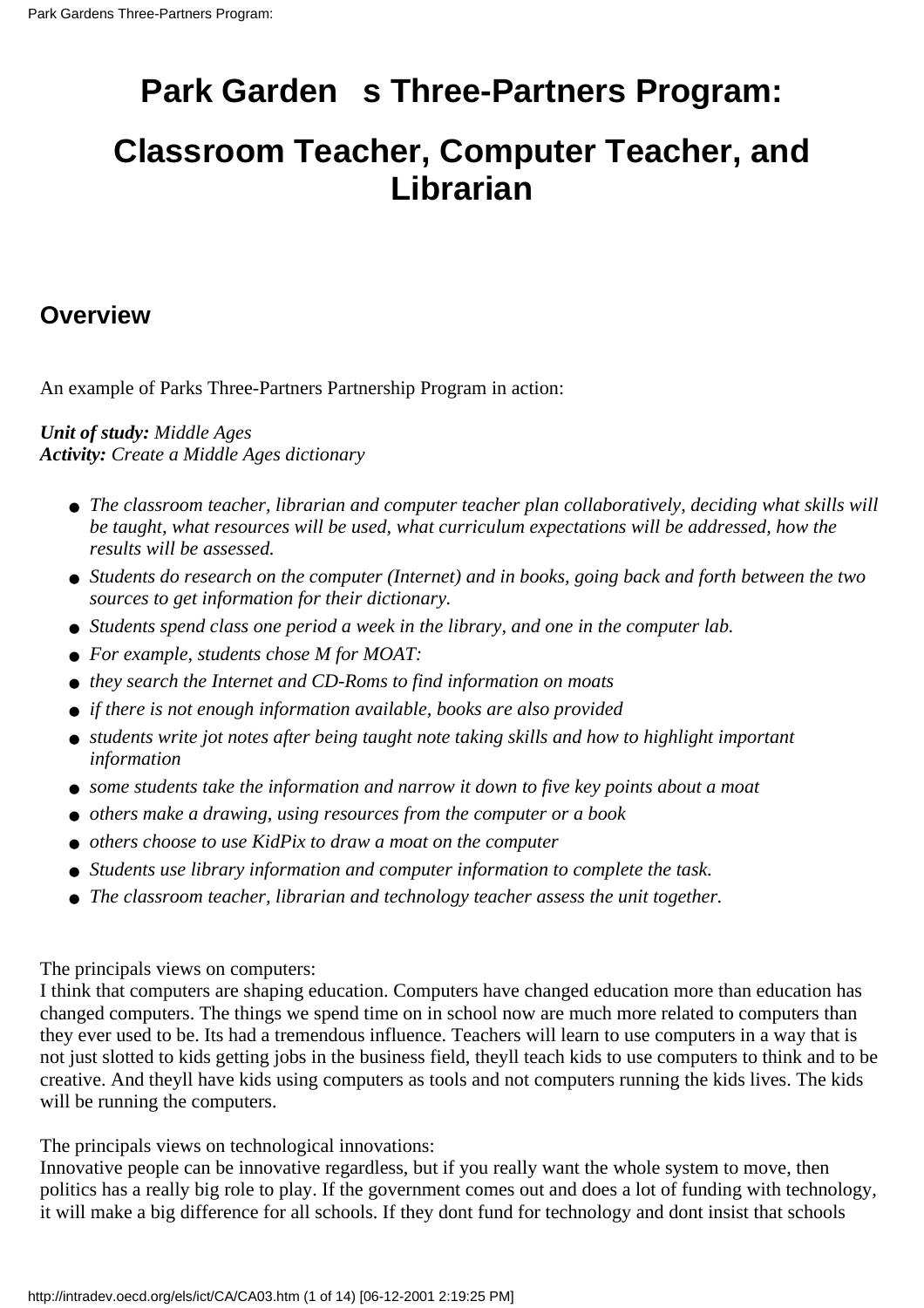have things, the whole system won t progress...

Students in grades 4-6 at Park Gardens Junior Public School are part of collaborative teams called Three-Partners, in which the classroom teacher, computer teacher, and teacher-librarian share the planning and teaching of classes. This pedagogical innovation, which has been in operation for six years, is known as the Three-Partners Program. Three-Partners are organized by grade, so, for example, the school s two grade 6 teachers, the computer teacher, and the teacher-librarian make up the grade 6 Three-Partners. Grade 1-3 students focus on learning basic computer skills in preparation for participation in the Three-Partners Program.

At each grade, the Three-Partners teachers share responsibility for determining outcomes, planning and preparing activities, and evaluating students. Common planning time is set out in the school s timetable to facilitate this collaboration. The classroom teacher is responsible for developing students writing, editing, and presentation skills, and some computer skills related to classroom learning. The teacher-librarian is responsible for developing students research skills, including the preparation of outline form notes and thinking skills. The computer teacher is responsible for teaching students the required skills for accessing software and electronic information sources, and for helping them produce a final, multimedia, computer-based product. All three teachers participate in assessing student achievement.

Each participating class visits the computer lab and library twice a week, and the class divides in half between both locations. In the Three-Partners class, students participate in activities to develop their thinking skills, research, make notes, edit on paper as well as with the word processor, lay out and design pages on the computer, and create computer-based multimedia presentations. Grade 1-3 students spend 2 periods a week in the lab and one in the library, using literacy-based computer programs and integrating what is happening in the regular classroom as much as possible.

The goals of the Three-Partners program, as set out in school documentation and on its website, are to:

- serve as an extension of the regular classroom program, especially in social studies and language arts;
- improve the level of computer literacy of students;
- develop research skills using a wide range of resources books, films, multimedia, computer, Internet, and ScriBE (the school district s email system).

Program benefits for students and staff are also outlined in the school s documentation. For students, these benefits include:

- increased self-esteem:
- creation of a more level playing field for inner city students;
- enhanced cross-curricular learning;
- increased motivation;
- lowered pupil-teacher ratio;
- giving the community (students and parents) something of which to be proud.

The stated benefits for staff include:

- increased skill and knowledge in using new technologies and a wide variety of resources;
- improved professional pride by offering quality programs for students;
- provided a focus for the school;
- extended quality programs in the classroom;
- introduced new ideas and skills that have led to further innovations.

The Three-Partners program is integrated completely into the prevailing school culture, and in fact serves to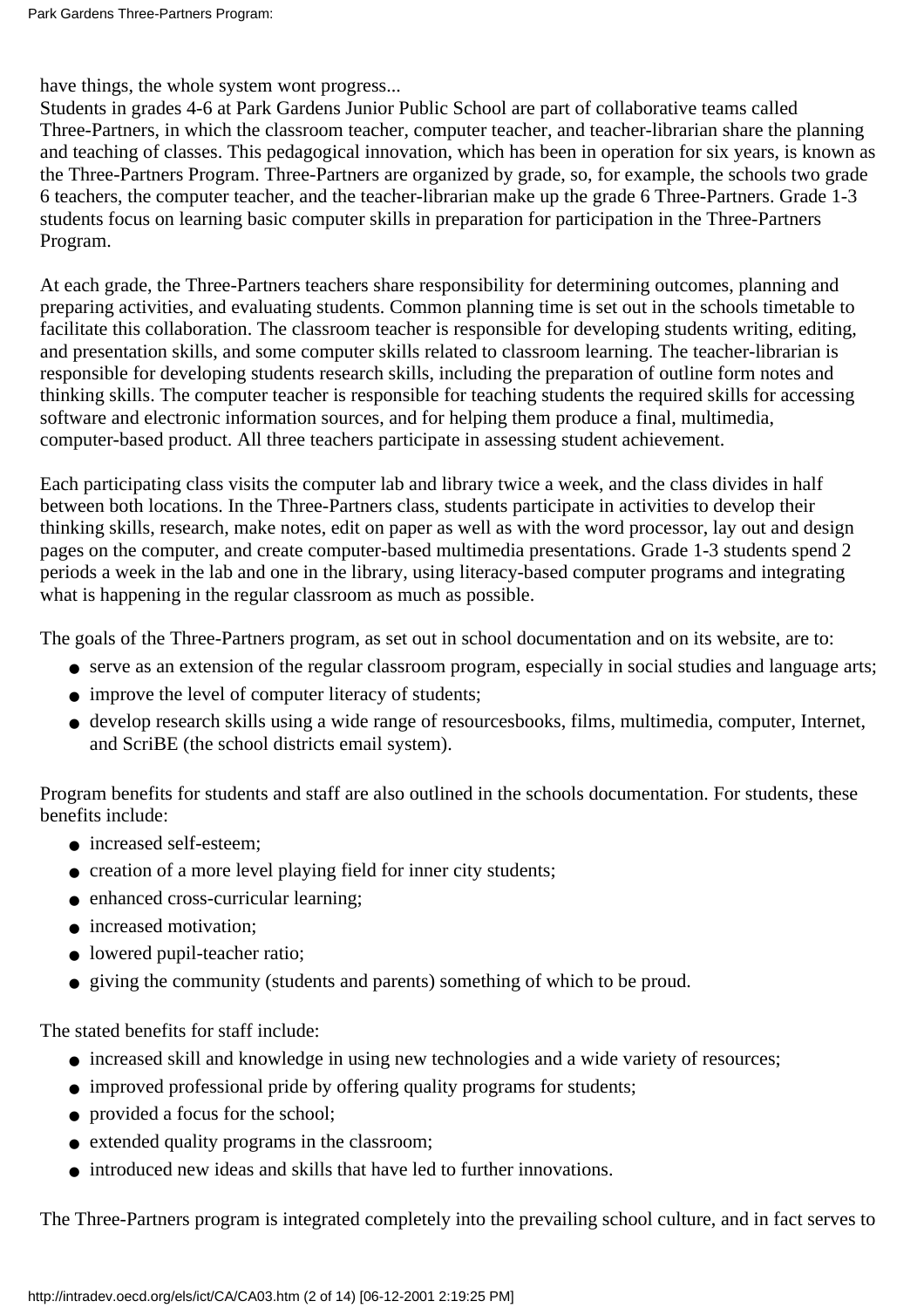connect many aspects of the school. Examples of this integration include:

- The program is adapted to meet the needs of all students, including ESL (English as a Second Language) and Special Needs students;
- The program is tied in completely with the curriculum;
- Teachers work together to complete the students report cards.

In support of this idea, the principal states,

(the Three-Partners Program) connects so many things together that are unconnected in a lot of schools...it connects them through the structures in terms of timetabling, through the planning with teachers, through the choices made in terms of the curriculum, and the fact that money goes towards it as well and the support and the staff decisions.

Students and parents also see many benefits to the Three-Partners Program. Students say they enjoy working on the computer and the skills they are learning will help them later on in life, while parents see the confidence and skills that students are gaining while in the program.

#### **The Past**

A former teacher and librarian initiated the Three-Partners Program at Park. The former principal recognized the potential of the program, and provided the necessary support to get the program going in the school. When the current principal arrived at Park, she met with the staff to determine if they wanted the program to continue:

The staff as a whole decided that they wanted it to continue, they wanted the collaborative planning to continue...as a new principal, I needed some kind of commitment from the staff that they wanted to continue.

The program is now fully integrated into the culture of the school, with the extra staffing provided as a result of being an inner-city school dedicated to the computer lab.

In the principal s view, the school has become more innovative in the last four to five years with the implementation of the Three-Partners Partnerships program and a school-wide emphasis on information and communication technology (ICT). However, she also cites indicators of innovations that predate her time with the school, such as a working fireplace in the library and shower stalls from a time when it was necessary to clean children who arrived at school in need of a shower. Offering an explanation for this history of innovation, the principal states that I sometimes think that in inner-city schools, depending on who the principal is, you have a freedom to be innovative if you choose to be.

A number of barriers were overcome to reach where the school is now in terms of the Three-Partners Program. For example, one of the barriers encountered when the program was initiated was the intense reliance on the computer teacher for assistance in all areas of ICT. To deal with this issue, the school is now trying to spread out the resources now, rather than focus them into one person...because it is very real that somebody is going to burn out.

Another barrier that is still being addressed is the time and quality of teacher professional development. In order to remain current, teachers require on-going training. The computer teacher is responsible for planning and running most of the in-school training sessions at Park. Trying to meet the range of needs of a varied staff, with only one teacher doing most of the training, has been a difficult task. The principal encourages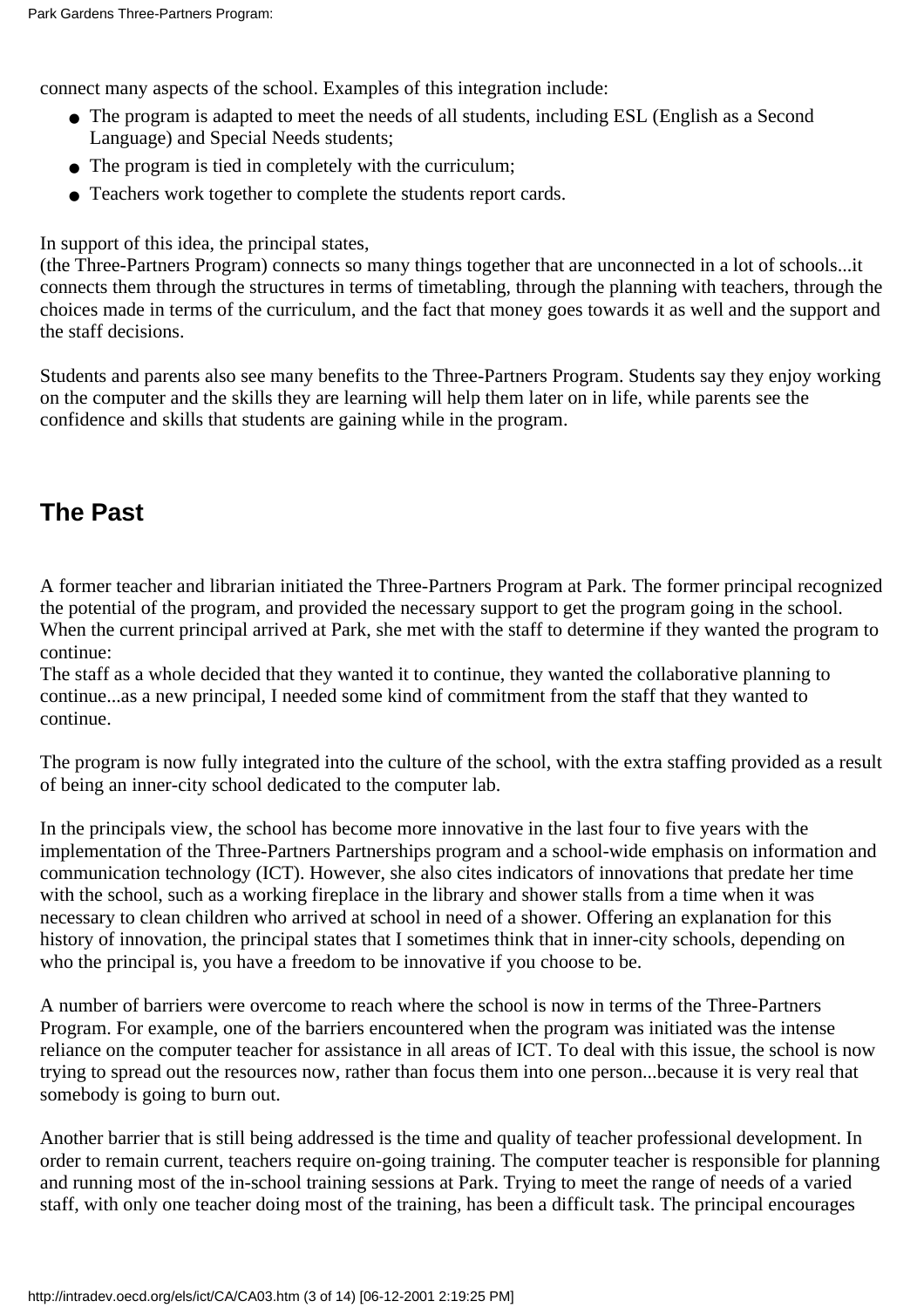teachers to take courses from the school Board, and ensures that when new staff are hired, their computer knowledge is taken into account so more people are made available to act as facilitators and trainers.

A physical barrier to initiating the Three-Partners program has been overcome through structural changes to the school. When the program began, the library and the computer lab were two separate rooms in the same hallway, but unconnected. With the computer teacher and the librarian working closely together, the physical barrier of not being able to quickly consult with each other needed to be addressed. The school took advantage of a grant made available from the school board for technologically innovative schools to make structural changes. A wall was removed and the library enlarged a little to facilitate that going back and forth of ideas and movement of children themselves. The school worked with architects, planners and engineers to decide what changes to make, considering ...traffic flow, how would the library be changed, and how the lab was going to be designed.

An inadequate number of computers available for students to use was another barrier encountered when initiating the Three-Partners Program. The principal and staff recognized that many more computers were needed to implement the program effectively, because students began work in the lab and were unable to continue it in the classroom due to lack of computers. Through constant fund-raising, the school budget and Board [*i.e*., school district] upgrading programs, the school has addressed this issue. While the school staff would always like more computers and software, the current student-computer ratio of 5:1 is much better than the provincial and Canadian averages for elementary schools.

#### **The Present**

The school s vision for ICT is embedded in its broader mission statement, as follows: Park Gardens Junior Public School provides students with high quality programs that emphasize numeracy, literacy, and social responsibility. A special focus throughout the school is the development of a wide range of computer skills.

Evidence of the schools ICT vision is also found in its web-site description of  $\frac{1}{4}$ The Lab-Library Connection at Park,¼ which states:

Computers need to be used as a tool and as a source of information with a connection to other areas of the school such as the classroom and the Library in order to be beneficial to students...The Three-Partners Program at Park is committed to integrating computers into the curriculum to benefit students learning. This is not just teaching computer skills...scheduled collaborative planning, teaching, and monitoring occurs among the teacher librarian, computer teacher, and classroom teacher.

The school s ICT infrastructure has been built up over time. As of October 2000, the school is equipped with:

- a computer lab consisting of 20 Apple computers (including 18 iMacs), a SharpVision video projector, a Sony Digital Maverick camera, an UMAX Astra 1220S scanner, three printers (Image Writer II, Laser Writer Select, Epson Stylus Colour 740), a CD-Writer and an LCD-panel;
- full access throughout the school to the school district's Wide Area Network (WAN) and the Internet;
- at least two Apple computers in each classroom from kindergarten to grade 6, most of which are connected to the school s local network:
- a fully-automated library using the Winnebago system that includes a catalogue browser, a checkout computer and separate server, plus two additional computers in the library available for student research purposes.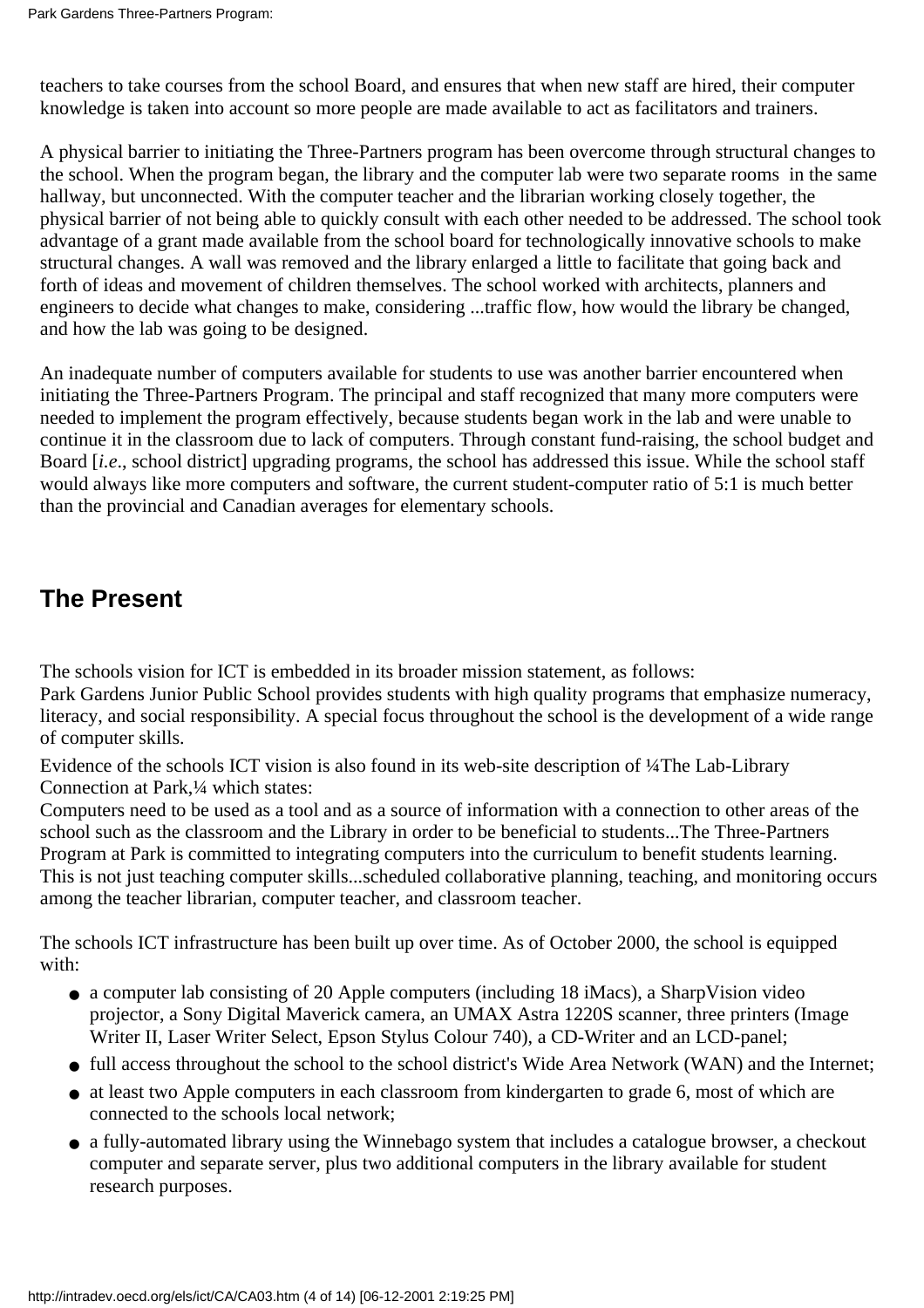According to the technical questionnaire and principal s survey, the school has approximately 60 operational computers in total, about 50 of which are connected to a local network that supports software and file-sharing between classrooms and the computer lab, and provides email and Internet access. A total of 45 of these computers are multimedia computers, equipped with a CD-ROM and a sound card.

As mentioned previously, the current student-computer ratio at Park is 5:1 In addition, almost all of the computers in the library, computer lab and classrooms are connected to the Internet. The computer teacher, a board-level computer technician assigned part-time to the school and 2-3 other staff members all serve as technical support in the school. The board-level computer technician is in the school once a week to address technical problems.

The following types of software are available for teaching and learning on at least one computer in the school: word processing, desktop publishing, spreadsheet, database, graphics, statistical/mathematical programs, programming languages (HTML, HyperCard), drill and practice programs, tutorial programs (All the Right Type for keyboarding skills), simulations, educational games, recreational games, for constructing/administering tests, Internet browser, email software (ScriBE), encyclopedia on CD-ROM, video/audio/authorware, and presentation software.

In practice, ICT is used for research (Internet), publishing, graphics, multi-media, word processing, e-mail, projects, designing web pages and games. Every classroom in the school has at least two computers, in addition to the fully networked computers in the computer lab. Computers are used in math, language, creative arts, computer education, multidisciplinary projects, science and social studies.

Most teachers at Park are comfortable using a computer to write a paper, search for information on the World Wide Web, send and receive e-mail, and draw a picture or diagram. On the other hand, most are not comfortable using a computer to create and maintain web pages, use a data base, program, or present information.

#### **Main Hypotheses**

## **Role of technology in educational innovation and improvement**

At Park, technology has proven to be a strong catalyst for education innovation and improvement. The principal of Park sees computers as ¼¼the hook, they're the motivator and they're what the kids are going to have to learn¼within the inner city, particularly.¼ Thus the Three-Partners program provides an opportunity for students to learn traditional academic research and study skills, while at the same time acquiring new technological skills.

Park s focus on ICT has increased pride in the school, and evidence of this pride is abundant. Before the program started, Park was known as a rough school, a label that would not be apropos today. The principal stated that previously the school was called Park garbage, which hurt the children. Now the school uses the slogan Park proud to reinforce the school's newfound pride that has its roots largely in technology and the Three-Partners program. Further evidence is the respect shown by students for the school property in general and, specifically, for the care that they exhibit for the computers and other equipment.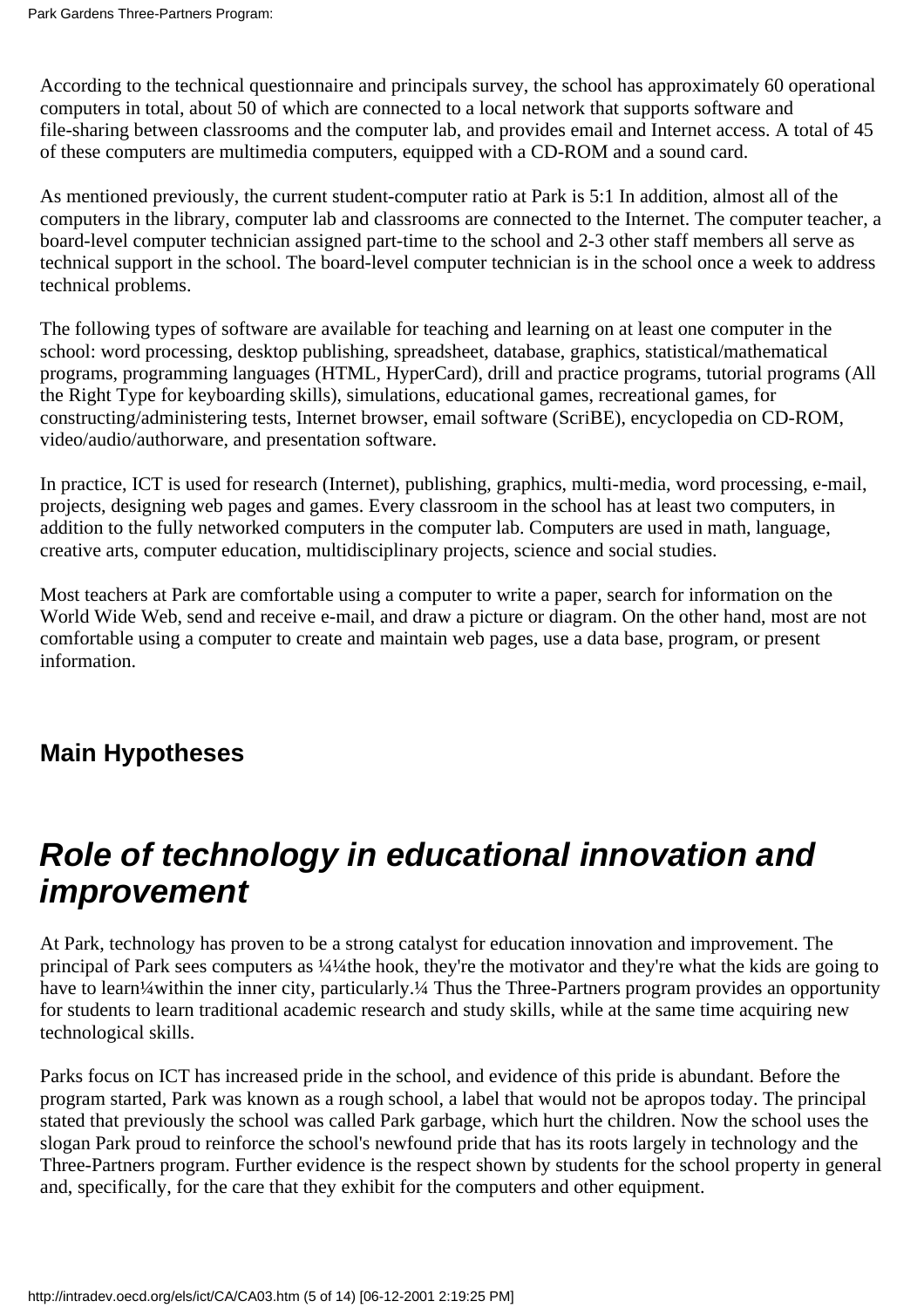One can also see the pride reflected in the students' positive attitudes toward their schoolwork, their motivation, and fewer behaviour problems than what teachers said they expect to see in inner city schools. Encouragingly, Parks grade 6 students scored substantially above the district and province on a province-wide attitudinal survey carried out during the 1998-99 school year on their responses to two statements: I like to write and I am a good writer.

The principal feels a number of Park s accomplishments are a result of the school-wide focus on ICT. These include:

- In 1999, the school was named a member of the Network of Innovative Schools (NIS), sponsored by Industry Canada s SchoolNet, because of its school-wide focus on information and communications technology.
- Board personnel often recommend the school to individuals and groups wishing to visit schools that are innovative in ICT and offer quality programs in literacy. The school has hosted people from other countries, the Ministry and other boards.
- The school has been written up in the media several times for ICT related programs.
- Park was chosen to be part of the Early Years Literacy Project by its school district (main criteria was a demonstrated commitment to literacy).
- The school was chosen as one of 25 schools for a \$2000 grant for innovative teaching for the work done promoting literacy beyond the classroom.

The collaborative nature of the Three-Partners Program has also had an impact on the school s educational innovation and improvement. The principal has established structures to reinforce and facilitate collaboration among the school staff, involving Three-Partners and non-Three-Partners teachers alike. She also credits the staff for their keen attitude toward working together in a shared commitment to level the playing field for their needy student body. Her own words express this succinctly, You need both, willingness and wanting to, and built in time. Other contributing measures and structures that the principal set up include clarifying the respective roles and responsibilities among Three-Partners teachers, and requiring staff to set a budget collaboratively.

The principal and staff who were interviewed all share the view that this school is quite unique relative to others in which they have taught in terms of the extent to which staff work together and share information and knowledge with one another. The fact that time for co-planning and co-teaching is timetabled into the school schedule is cited by one and all as an important, and even crucial variable to both the success of the Three-Partners program and the general collaborative mind set among staff.

## **Diffusion of the innovation**

At Park, the diffusion of the innovation followed the traditional diffusion pattern for innovations. Initially there were a small number of early adopters, followed by institutionalization of the innovation with the majority on board, and a small number of laggards who are late in adopting the innovation. The program started with a couple of knowledgeable people, they trained others, and the teachers have gradually built up their skill level so they can comfortably integrate ICT into their teaching.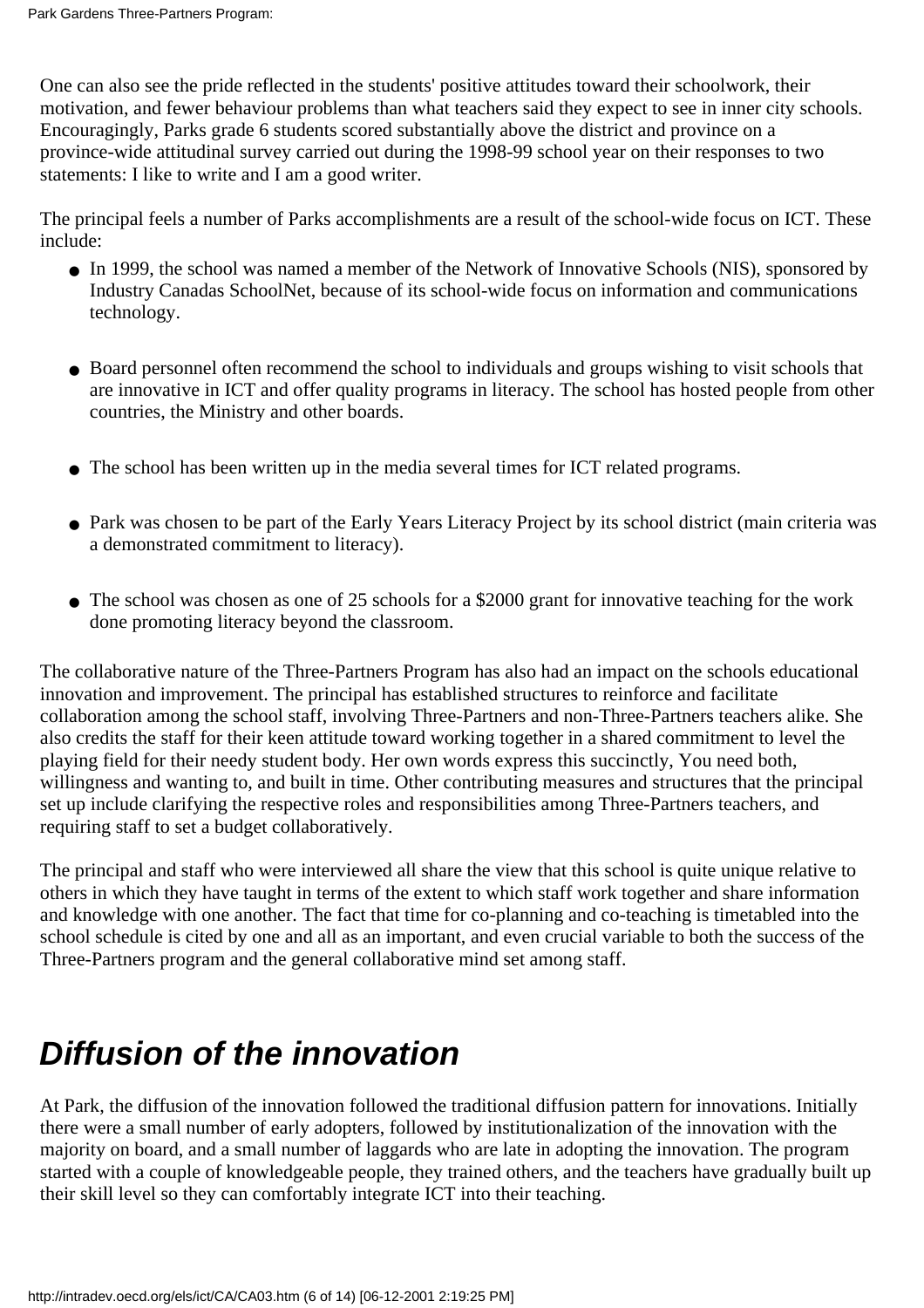When the principal identifies visionary teachers, she supports them and tries to keep the roadblocks out of their way. Some of the visionaries at Park were hired before the current principal arrived, and they were the ones to initiate the Three-Partners Program. When the current principal arrived at Park, the program was more clearly defined, and staff consensus determined that extra staffing would go to the computer lab so the Three-Partners program could continue. At this point, most staff members were on board with the program, feeling that it s our job, we can t be computer illiterate.

The principal states that the people who are not terribly interested, they hear other people talk about it and they want to know something about it. The principal has established an environment to promote growth, rather than pushing reluctant teachers into the program. She says that if she were to start this program in another school, she would follow a slow and gradual implementation process:

I doubt very much that I would just impose it right away. I might start it with a few people who are interested and then build it from there and then at some point I might say: this is what were going to do! But I would make sure I had some support before I did that.

### **ICT implementation outcomes**

According to the principal, successful implementation of ICT at Park has depended mostly upon staff competence in the integration of ICT into instruction and learning. She feels that teacher lack of knowledge is a barrier to implementing Three-Partners Program. The Program started with a couple of knowledgeable people, they trained others, and gradually they have built up teachers skill levels so they can comfortably integrate ICT into instruction and learning.

The technology teacher provides most of the school s professional development during lunch hours and after school. Teachers can request particular training, and the technology teacher tries to meet their needs. Two other staff members assist with ICT training when required. The principal feels that staff development is a high priority, and supports teachers requests for external training whenever possible.

As a result of this focus on training, the teachers feel they have become dependent on technology. They state that ICT saves them time, and that without it, the richness of the program for students would suffer. The principal also discusses the role of student ICT knowledge in the program:

I think it s possible for the kids to do more teaching at the older levels...Here, the kids are not that far long yet. So the teacher are still a little bit ahead of them and theres still a focus on: this is how we want you to do it. And then the kids do it. And I dont know whether that s because it s inner city and the kids maybe need more of that structure, or whether that s just how we work.

At Park, staff ICT competence is essential for implementing the Three-Partners Program. Student ICT competence is then dependent on teacher competence.

# **Student academic performance**

At Park, all students have equal access to ICT. However, the principal and teachers feel that even with this equal access at school, more advantaged students will increase the performance gap with disadvantaged students. Some students have computers at home, where they can practice what they have learned in school, and where parents can show them things and help them out. These students pick things up more quickly, and their quality of work is ahead of the other students. Students who only have access to computers at school end up at a disadvantage. Even with teachers effectively teaching ICT at school, students with no place to practice these skills outside of school see their academic performance suffer. The school attempts to address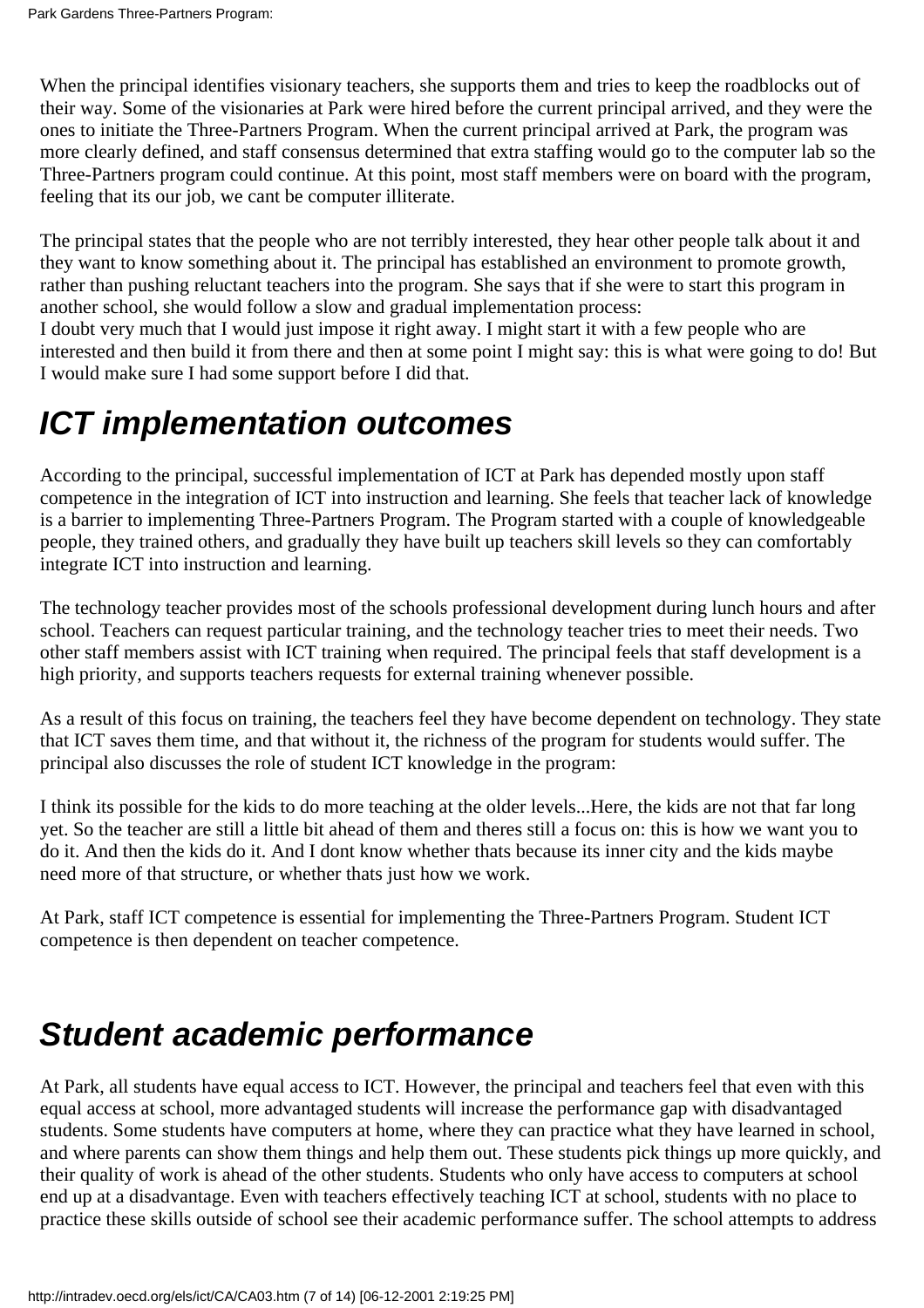this problem of access with computer clubs after school, but even this is not the same as having a computer at home.

The teachers at Park feel that computers are a strong motivating power in helping inner city students to learn and succeed in areas they might otherwise struggle with. As one describes it, The lower kids who are hesitant to write in their journals jump at writing on the computer. They re not scared. Computers are really motivating.

As the principal says:

The difference between the haves and the have nots will be more and more dependent on technology. That ties back in with the inner city and giving them an opportunity.

## **Academic standards**

The staff at Park feel that successful implementation of ICT will lead to the same or higher academic standards in spite of the low quality of many ICT materials. Academic standards are a function of teacher and school expectations and not of the standards of textbooks or ICT materials.

All staff are acutely aware that ICT knowledge and skills are necessary for their students future success and that, for the majority of these students, school is likely the only place where they will have such learning opportunities.

The Three-Partners program is clearly an integral part of the school's curriculum, one which places an overall emphasis on literacy, numeracy, and social responsibility, while focussing on developing a wider range of computer skills. As a result, any attempt to isolate the Three-Partners program and attribute specific student achievement outcomes directly to it would be misleading. Indeed, neither the school staff nor parents would make any claims about measurable achievement gains due to the program. This was despite the fact that, according to the principal, Park students in the last few years were doing fairly well on annual, provincially-mandated tests of reading, writing, and mathematics in grades 3 and 6, yet lower overall than the average for the school district and province. There were, however, other outcomes that can be directly linked to the Three-Partners program.

First, and perhaps foremost, is the increased student skill in computer usage. As a result of the program, most students become very adept for their age at using the word processor (ClarisWorks), the web browser (Netscape), and at integrating text, graphics, and images into HyperStudio. The principal said that if there was a provincial test for computer skills, the students at Park would be miles ahead. A school district consultant knowledgeable about the school described the grade 6 students as very advanced users. The two non-Three-Partners teachers we interviewed shared this view: one teacher said she was amazed at what these children can do with the technology; the other expressed her amazement too with the very professional-looking presentations that the grade 6 children are able to create.

Some teachers expressed concern that students do not have as much access to technology once they leave Park. However, even if students do lose some of their computer skills after Park, they will take with them a more generalized sense of pride and accomplishment, a feeling that they can do what other students from more privileged backgrounds can do. One teacher expressed this sentiment well: I think any chance they can get, any step up, they really need and hopefully that will carry them all through

junior high and high school and they will feel just as capable as everyone else.

The principal is hopeful too that as a result of the Three-Partners program, students will have increased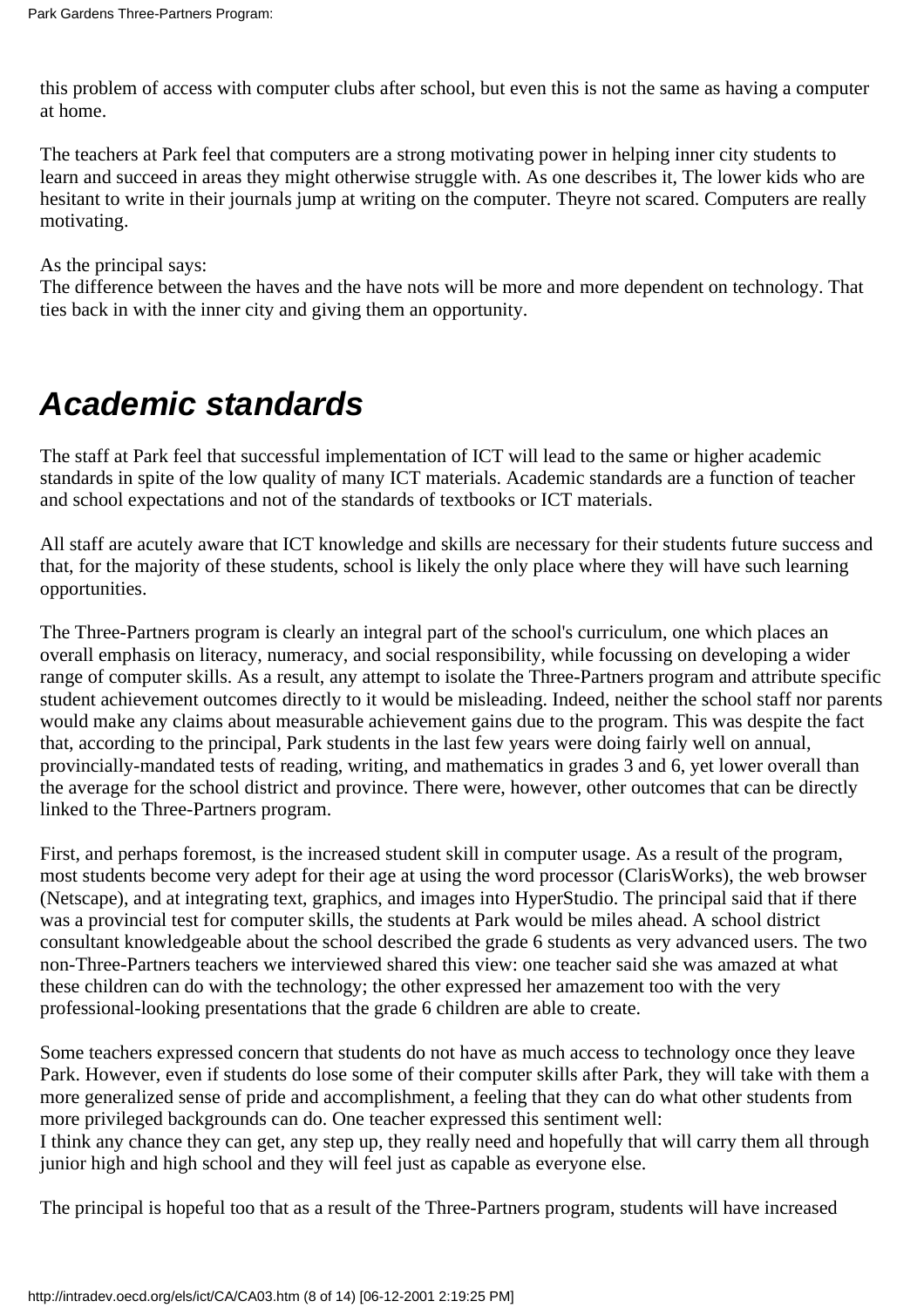confidence because they know that they can create things, know that they can do things.

### **Projection to the Future**

# **Sustainability**

The Three-Partners program has its roots in *Partners in Action*, a province-wide initiative started some 10 years ago that fostered team teaching between the librarian and the classroom teacher. Six years ago, the previous principal of Park adapted this program and included a computer teacher. According to the district computer consultant, the present program has survived three computer teachers and two librarians. Clearly, the current program is well established within the school culture and structure. Furthermore, the Three-Partners program operates within the context of a school-wide commitment to computers that is proclaimed in the school s mission statement and integrated into its planning processes and documents. In addition, the principal takes advantage of any resources offered to help maintain the program.

As noted previously, staff have unanimously decided each year that the school s extra staff allocation, awarded as a result of the low income status of the school community, be used to support a full-time computer teacher. They have not taken this decision lightly, because of the trade-offs that had to be made. The principal explains:

Right now, I've played around a lot with my staffing this year. I don't have nearly...the support staff outside the classroom that I'm supposed to have. I don't have the ESL [English as a Second Language] teacher I'm supposed to have, I don't have the special education resource teacher that I'm supposed to have...We folded that in to make the class sizes smaller and we did that consciously as a staff decision; we wanted to maintain the library and the lab. So the choice was between the library, lab, and extra support, and basically we went with library, lab and took the extra other support and put it into the classrooms.

But as a grade 4 Three-Partners teacher said, there are limits on how far teachers are willing to extend themselves for the sake of the program:

I think the bottom line comes to the numbers of teachers that you have in your school. If it means that you're going to lose a classroom teacher by having another [computer or librarian] specialist [when teachers] already have 30 [students in a class] and if it means we have 35 kids in our class now, the beginning of the year, and five more walk in the door and we get 40, I would say no.

The non-program teachers (primary grade teachers) who were interviewed all said that they would like to be involved in the Three-Partners program. From their perspective, the main barrier to their involvement is resources (i.e., another full-time computer teacher and teacher-librarian would be needed in order to extend the program into the primary grades). However, these teachers were not optimistic about the prospect of the school getting the needed extra staff.

The principal feel that the current program is sustainable as long as the school district is committed to allocating an extra staff person to the school and provided that the school continues to have local autonomy in deciding where this extra resource will be used. The proper kind of individual in the Three-Partners is key too according to the principal:

You have to have people who can work together, that's really, really crucial. If you don't have somebody in the library, in the lab, particularly who are open and receptive, who are innovative, who are good listeners, it won't work.

She also expressed concern about the demands on the computer teacher and the potential for burnout. The principal is taking preventative steps in this regard by broadening the base of computer expertise in the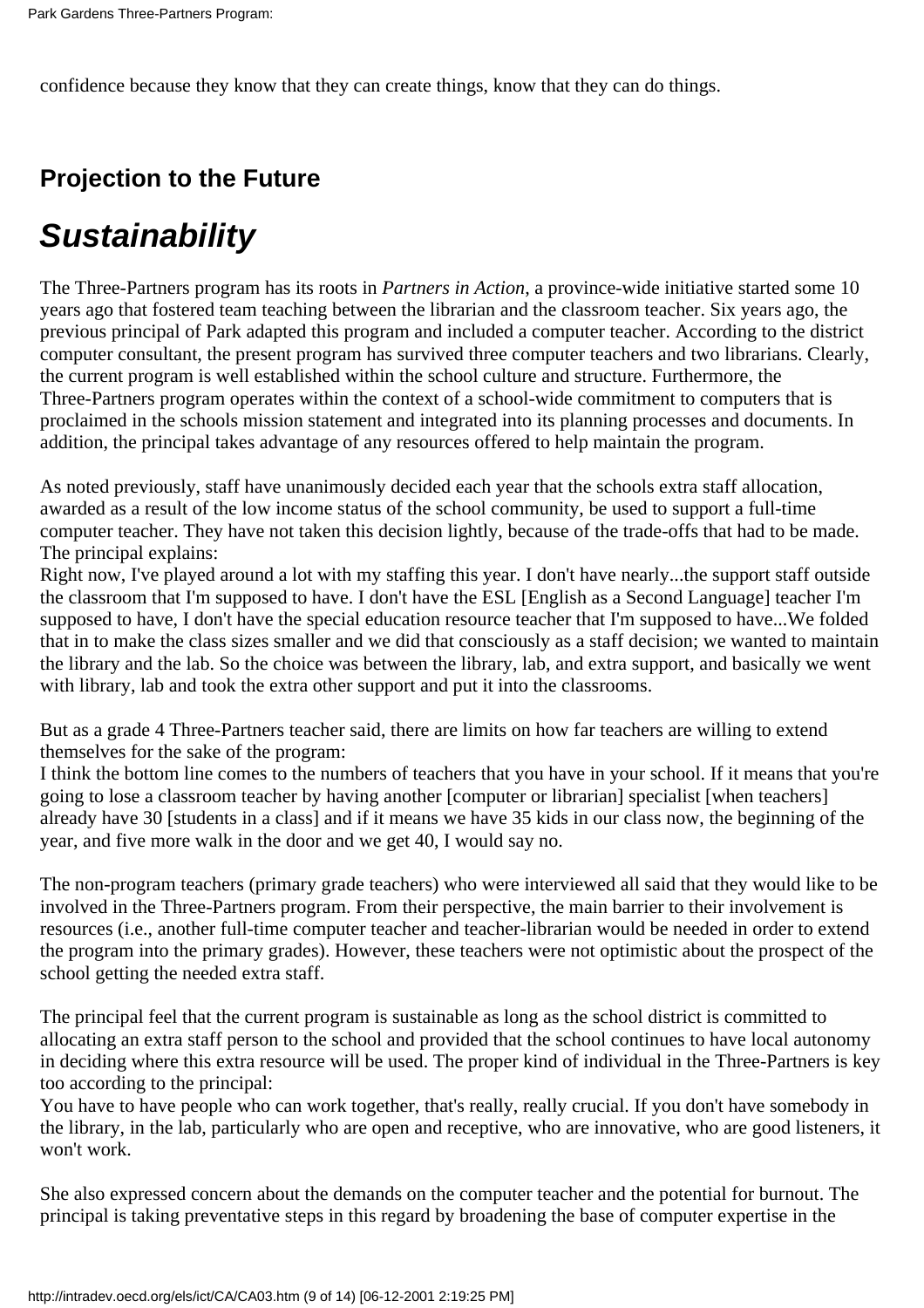school by hiring a new teacher with ICT skills and directing primary teachers to this new teacher first, before asking the computer teacher for help. A media specialist who comes from the school district a half day per week to maintain the network and respond to computer problems reported by teachers further helps to relieve the burden on the computer teacher, and thus, should be seen as an essential resource to sustain the program.

When asked about the possibility of the program continuing for the foreseeable future, the principal was less than sanguine in her reply:

I feel that if you want to do something badly enough, you can find somewhere the statements you need to justify you doing it...but if our staffing really gets cut, and we have to cut the library and the lab staffing, that will have major impact here...the teachers couldn t carry on at the same level. They would get further and further behind.

A Board administrator agreed with the importance of staffing for sustaining the program, saying that ...the staffing is really the key for (the program) and if they cant work out a means to keep a teacher in there (the computer lab), the program will fall apart.

# **Transferability**

In the abstract, the basic Three-Partners model of collaborative planning, supported by weekly scheduled joint teacher planning time, is certainly one that is easily transferable to other school settings by making information available such as sample program objectives, lesson plans, and model school schedules for other schools to adapt. The unfortunate reality is that other schools in the district have tried to emulate Park, according to the district computer consultant, but without success. While we have not studied these failed implementations, several reasons or barriers that prevent the model from being successfully transferred to other settings are evident.

Beyond the basic physical requirements of a well-equipped computer lab that ideally permits one-to-one computer access for students during their lab period, and is located in close proximity to the library, human resources must be available and committed to supporting program implementation. The key challenge is how to provide a full-time computer teacher and teacher-librarian to support the computer-library-classroom cross-curricular, integrated connections. As the principal noted, a school has to be sufficiently large to have the flexibility for innovative timetabling and staff allocation, otherwise class sizes will be unduly increased. Even Park, with over 400 pupils, was stretching the limits of what can be accomplished by creative timetabling.

Even with the physical and human resources in place, support by all of the school's teaching staff is critical for successful implementation elsewhere because, as we have seen at Park, even those not teaching in the program need to make some sacrifices for the common good.

Hand-in-hand with overall staff support is the need for the Three-Partners teachers themselves to be fully committed to the program. Observed one of teachers from her vantage point of not being directly connected to the Three-Partners program:

I think it's commitment...learning the [software] programs, knowing how to use them, and encouraging the kids to use them in the classroom as well. And being down there [in the computer lab] with them. You definitely have that commitment [here]; it's so evident in all the teachers.

Interestingly, the principal observed that the lack of community involvement in the school made the task of developing and extending the Three-Partners program into other grades easier. She feels that parents in more affluent communities watch their children's school more closely and are actively involved in its affairs. As a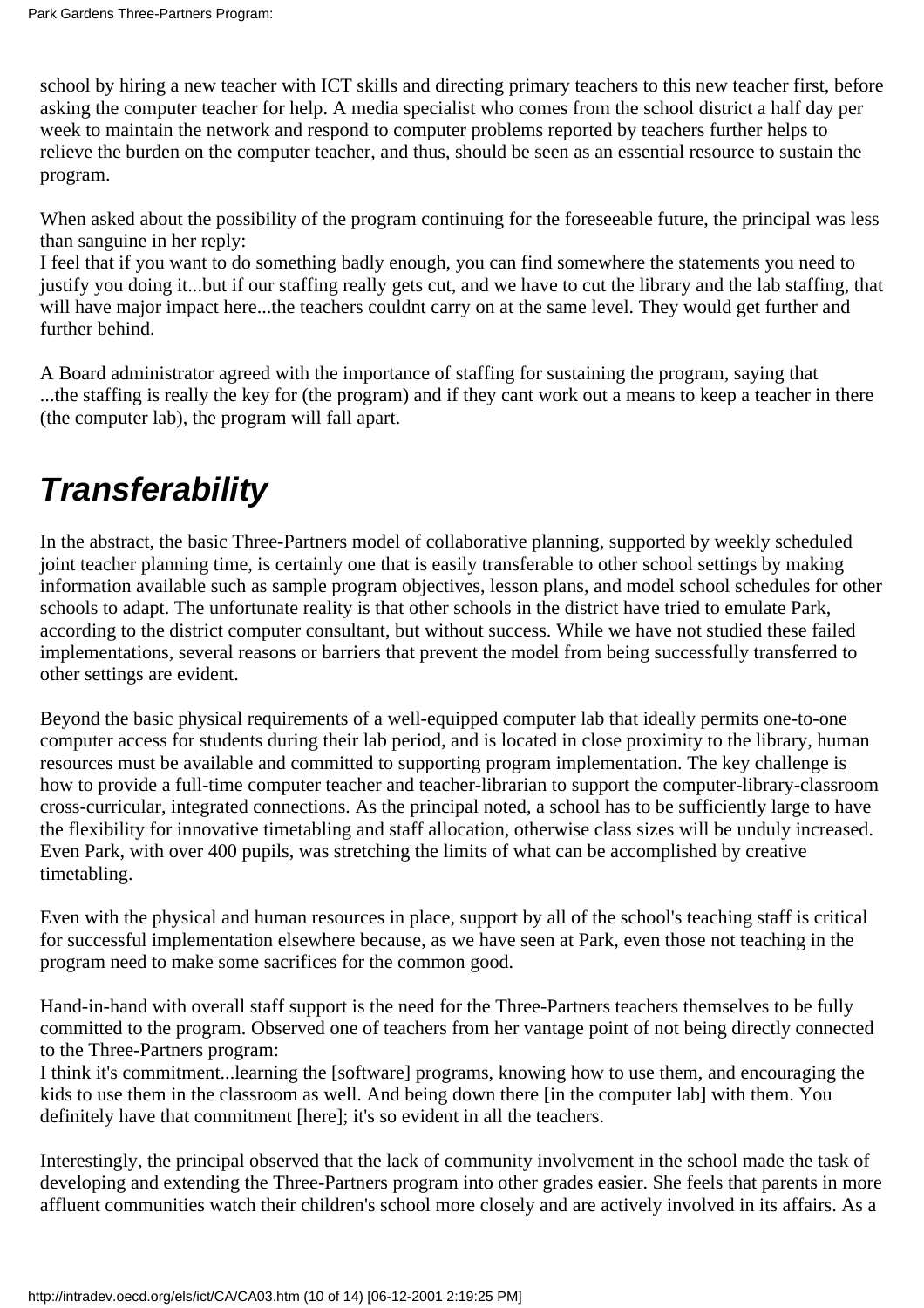result, she would have a much greater challenge because she would have to win them as well as her staff over to supporting the program. This is not to suggest that the principal does not want parental involvement. To the contrary, she has actively sought ways of involving parents by encouraging parent volunteers, sending home newsletters, and holding adult computer classes in the evenings. In fact, if the parents we interviewed were any indication, they are proud of what the principal has done with the Three-Partners program and strongly feel that other schools should adopt the program too.

Finally, as with any newly introduced innovation, the school's leaders must be supportive of the initiative, otherwise its chances of gaining a foothold are minimal. We saw at Park a principal who inherited a novel program when she took office, recognized its potential, and nurtured it into being the cornerstone of the school's identity. As one teacher put it,

you have to have somebody who believes in pushing it through...the administration has to believe in it. They have to believe in it and be willing to go through the tough time, the period of adjustment.

### **Appendix A**

#### **Methodology**

" 3 researchers spent 5 days at Park

#### *Amounts and types of data*

Classroom observations

- 3 classrooms (1 hour each)
- completed Classroom Observation Guidelines
- collected documentation related to observations

School observations (atmosphere)

- 1 morning

Photographs

- school
- classrooms

Documentation

- Technology Projects binder
- Permission forms
- Student Agenda book
- School web site information
- School profiles
- School newsletters
- Partnership documentation
- Board-wide testing program information
- Report card samples
- Map/school layout
- Sample communications from principal to teachers (e-mail)
- Census information for township
- Performance Appraisal Program documentation (teachers)
- Strategic Planning Process Action Plan documentation
- Staff Handbook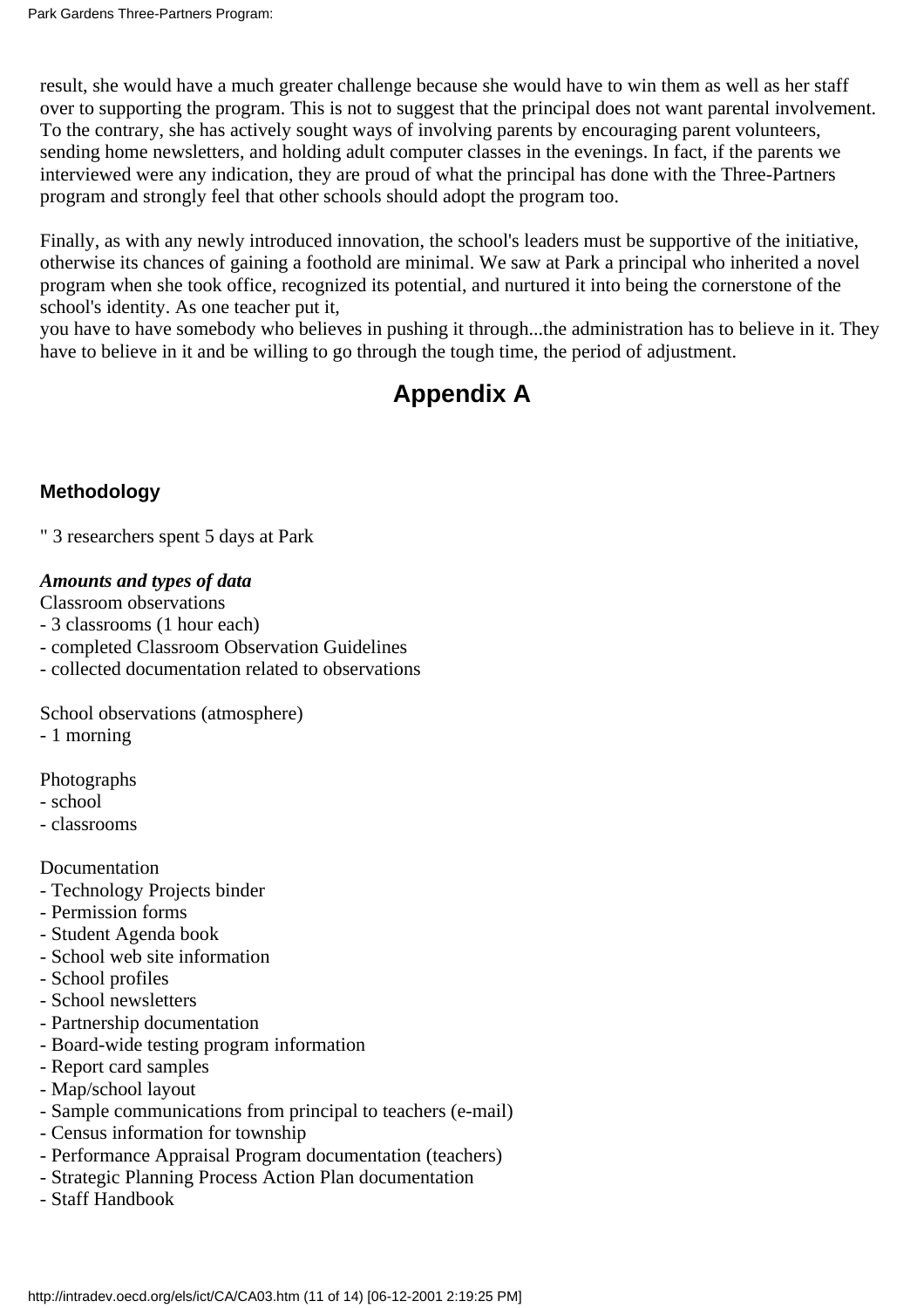Surveys

- Principal Questionnaire
- Technical Questionnaire (2)
- ICT Practices Survey for Teachers
- Your Teaching Philosophy Survey

#### *Interviews*

| Teacher A        | 3 teacher                | 3 hrs.   |
|------------------|--------------------------|----------|
| Teacher B        | 3 teachers               | $2$ hrs. |
| Student A        | 4 grade 4, 5, 6 students | 30 min   |
| Parents          | 4 parents                | 30 min.  |
| Principal        |                          | 2 hrs.   |
| Computer teacher |                          | 1.5 hrs. |

#### **Appendix B**

#### ICT Practices Survey for Teachers 18 surveys returned

How comfortable are you with using a computer to do each of the following? (1=very comfortable, 2=comfortable, 3=somewhat comfortable, 4=not at all comfortable)

| Write a paper                     | 14 |  |    |
|-----------------------------------|----|--|----|
| Search for information on the WWW |    |  |    |
| Create and maintain web pages     |    |  | 12 |
| Use a data base                   |    |  |    |
| Send and receive e-mail           | 12 |  |    |
| Programming                       |    |  | 16 |
| Draw a picture or diagram         |    |  |    |
| Present information               |    |  |    |

During the past year, how often did your students on average do the following for the work you assigned?  $(1=$ several times each week; 2=several times each month; 3=a few times; 4=never)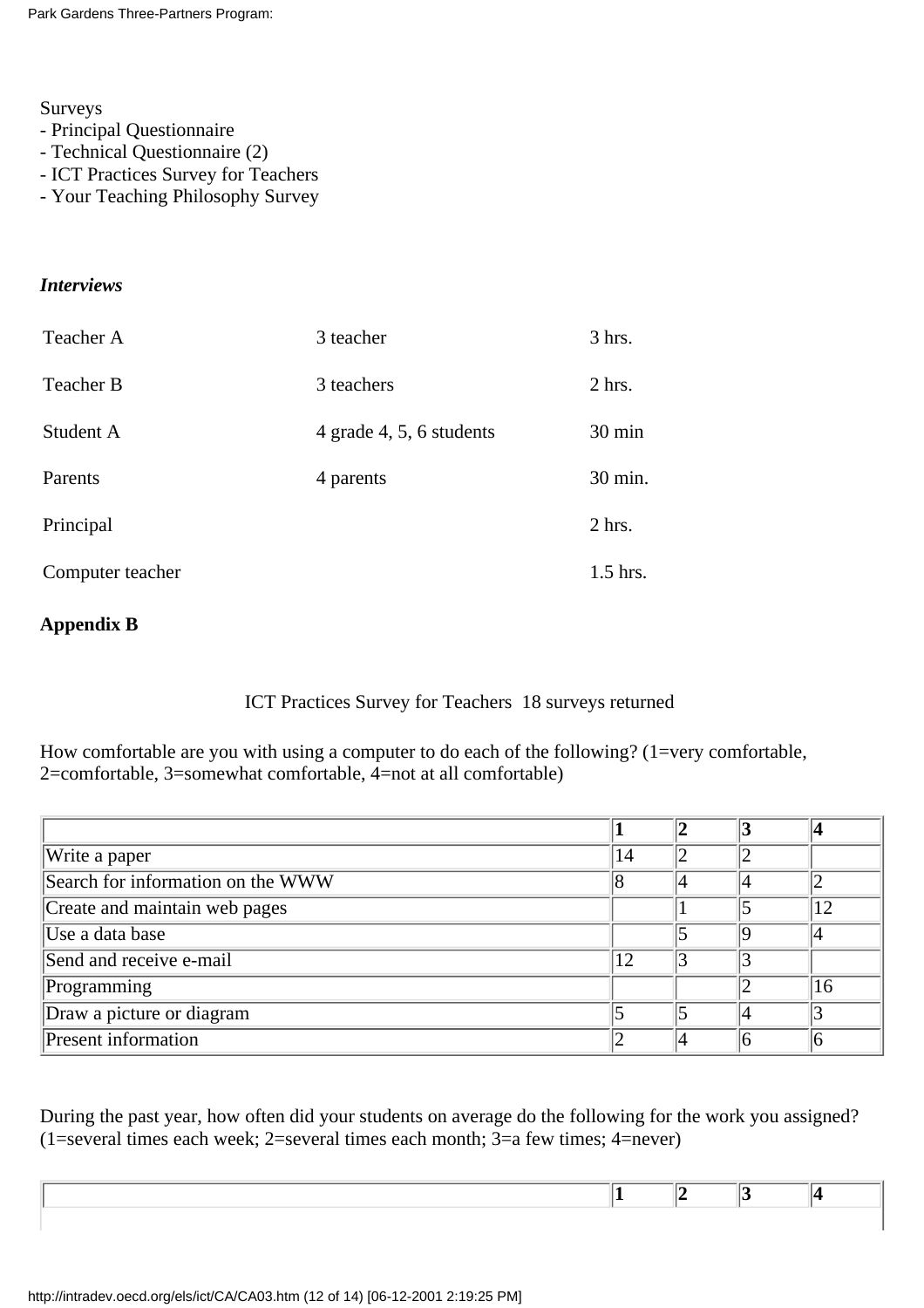| Use the WWW                           |    |  |    |
|---------------------------------------|----|--|----|
| Create web pages                      |    |  | 10 |
| Send or receive e-mail                |    |  |    |
| Use a word processing program         |    |  |    |
| Use a computer to play games          | 10 |  |    |
| Use a spreadsheet                     |    |  | 11 |
| Use a graphics program                |    |  |    |
| Join in an on-line forum or chat room |    |  | 12 |
| Use a presentation program            |    |  | 12 |
| Use an instructional program          |    |  |    |
| Other computer uses                   |    |  |    |

How would you rate your ability to use a computer? Good 7 Fair 8 Poor 1

Was student computer use every evaluated for grading? Yes 12 No 2

If you assigned WWW searching, how much freedom did you allow students in locating sites to visit? No restrictions Some restrictions 1 Designated sites only 9

Did you create or modify a Web site with any of the classes that you taught? Yes 3 No 11

What portion of the computer use in your classes was directly related to the course content? All 2 Most 9 Some 2 Very little

What portion of the computer use that you assigned was done by students individually? All 2 Most 5 Some 6 Very little

How often did you use a computer at home for preparing for teaching? Several times a week 7 Several times a month 4 A few times 2 Never 2

Did you participate as a student or instructor in a virtual course through the Internet/ WWW? Yes 1 No 14

Did you involve your students in collaborative learning over the Internet/WWW? Yes 1 No 12

Are you currently using technology to collaborate with other teachers? Yes 9 No 7

How many e-mail messages total do you send each day on average? >12 1 6-11 1 1-5 14 None 1

How many of the following have you ever done? (0-5 or more times)

0 1 2 3 4 5